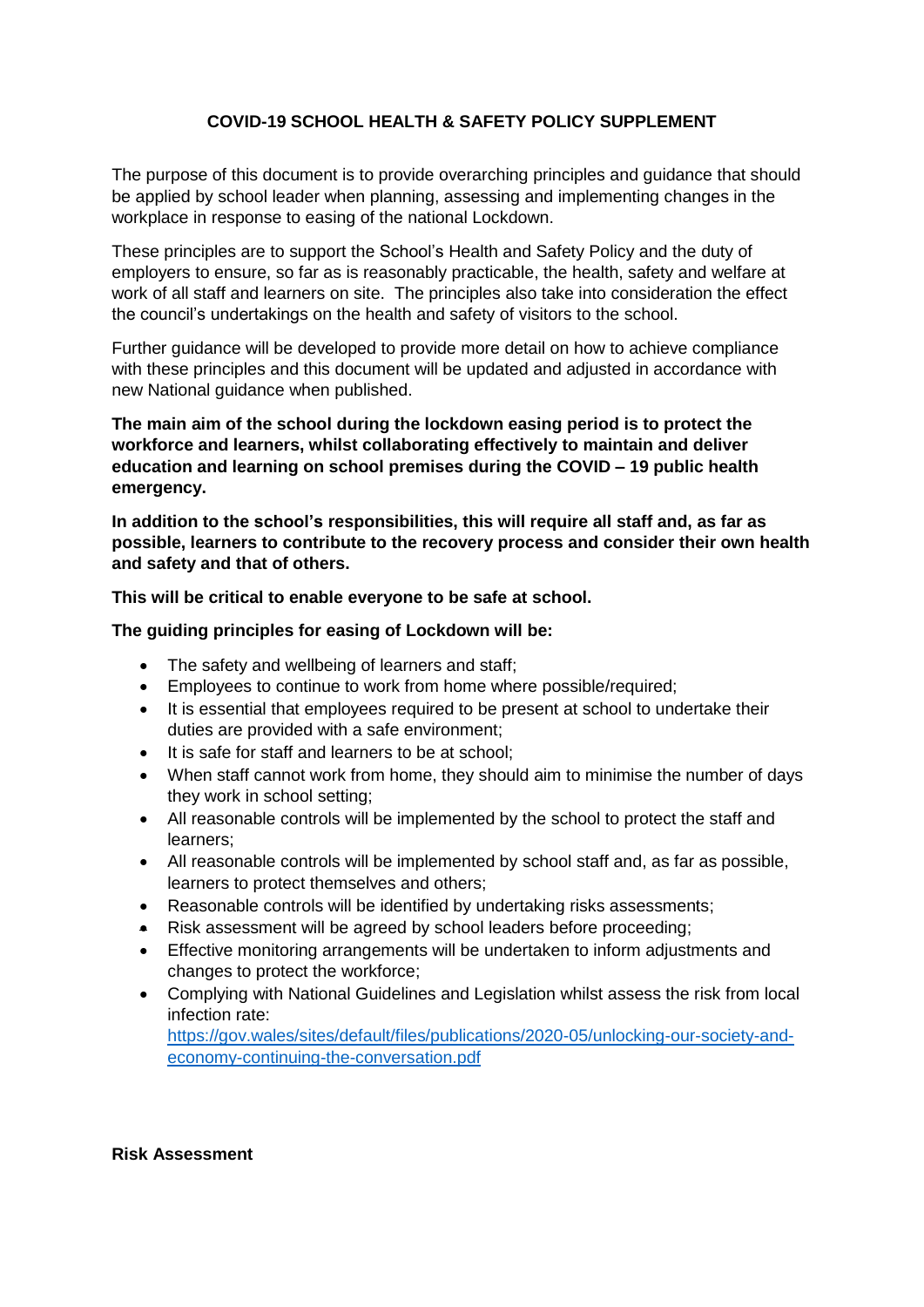The employer must protect people from harm. This includes taking reasonable steps to protect learners and staff and others from Covid19. This will be done by carrying out risk assessments for where and when will be work carried out, the control measures which can be implemented and the current situation locally.

The principles identified within this document should be used to guide the risk assessment process.

#### **Infection Rate**

The infection rate locally may be different from that of other regions. This must be considered and in consultation with Education establish possible further controls for the continued function of the school

## **Routes of transmission**

The Infection control advice is based on the reasonable assumption that the transmission characteristics of COVID-19 are similar to those of the 2003 SARS-CoV outbreak.

The transmission of COVID-19 is thought to occur mainly through respiratory droplets generated by coughing and sneezing, and through contact with contaminated surfaces. The predominant modes of transmission are assumed to be droplet, airborne and contact.

As such the principle control measures to be considered are:

## **Eliminate / Reduce exposure**

- Staff, due to their role or function, who are required to attend school do so but in limited numbers in order to ensure social distancing. Staff rotas could be a means of achieving this;
- Staff that can work from home continue to work from home, especially those members of staff identified as being at high risk. School leaders should monitor staff working from home in respect of their welfare, workload and productivity;
- Areas should be restricted to learners and relevant staff only;
- Use electronic means of communication as much as possible;
- Maintaining a social distance of 2m between people where possible. Limiting the number of people in a building, introducing one way systems and limiting some activities may help achieve this;
- Eliminate or reduce the need for shared equipment and resources including desks, chairs, phones etc. **Where relevant, this will mean No Hot Desking will take place in the first stage to reduce risk of cross contamination.** If equipment has to be shared it should be for the duration of the day and cleaned before and after use;
- Restricting public access where possible.

### **Infection controls**

- Areas identified as possibly contaminated must be isolated immediately;
- Where a staff member or learner is showing symptoms of COVID19 they must remain away from school for a minimum 7 days;
- If symptoms develop whilst at school they should inform the relevant member of the school's senior leadership team and remove themselves from school as soon as possible and isolate for a minimum of 7 days. The parents of any child showing symptoms must collect their child from the site as soon as possible, following agreed protocol;